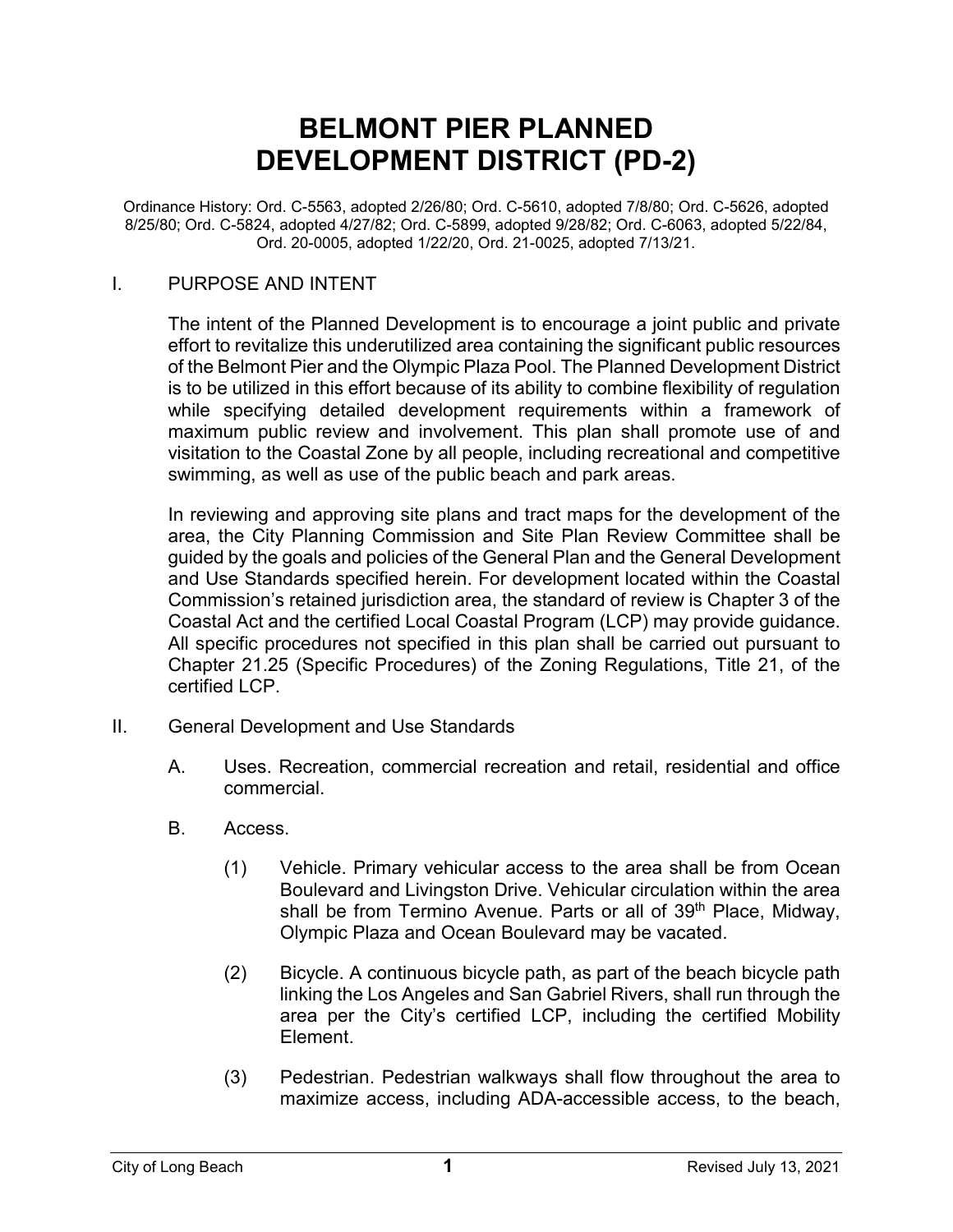pier, pool, and other public facilities. All walkways shall be improved to the satisfaction of the City Engineer.

- C. Building Design.
	- (1) Style. All buildings shall be designed in appropriate coastally oriented design styles in harmony with other existing styles in the area.
	- (2) Height. No building shall exceed two stories in height or twenty-five feet above grade if located on-shore or two stories or twenty-five feet above the pier if located over the water, except in Subarea 4, as specified in development standards for that subarea.
	- (3) Lot Coverage. No building shall cover more than fifty percent of its site nor shall it occupy more than fifty percent of its site parallel to Ocean Boulevard. Commercial uses on the west site of 39<sup>th</sup> Place shall be excepted from this and may occupy one hundred percent of their sites.
	- (4) Special Design Standards. All buildings shall be located and designed to provide a maximum feasible amount of the unobstructed views through their sites toward the beach and recreational facilities.
	- (5) Open Areas. Open areas shall be landscaped and shall contain pedestrian pathways accessible to the public. Such access shall be guaranteed through deed restrictions. Open areas may also be utilized as areas for outdoor dining.
- D. Parking.
	- (1) Public. The existing number of public parking spaces shall be retained with the exception of 40 parking spaces along Olympic Plaza and 130 parking spaces within the Granada public beach parking lot that may be removed pursuant to a California Coastal Commission-approved coastal development permit for the Belmont Beach and Aquatics Center. No parking structures shall be allowed.
	- (2) Private. Expansions or changes in use of private developments shall be required to provide additional parking for the expansion or change of use as required in the Zoning Regulations.
- E. Landscaping. Landscaping shall comply with the provisions of Chapter 21.42 (Landscaping Standards) of the Zoning Regulations. Landscaping for public facilities shall create a park-like setting.
	- (1) Materials. Landscape materials for public facilities shall be California-native drought-tolerant species.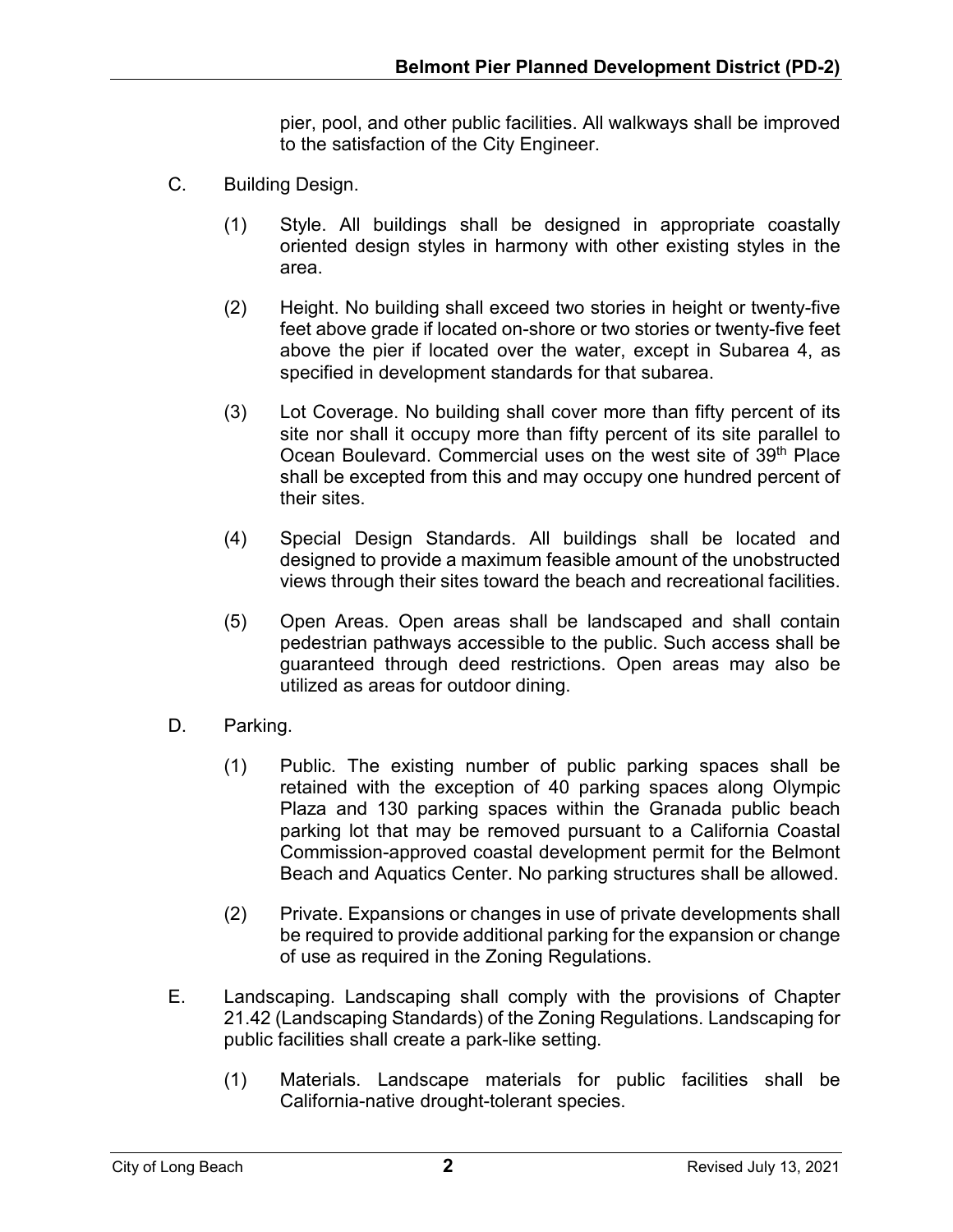- (2) Maintenance. All landscaped areas on private property shall be maintained by the property owner.
- (3) Quantity. Not less than five percent of each site shall be landscaped. One street tree shall be planted for each twenty-five feet of street frontage, or ten feet of pathway frontage.
- F. Developer On and Off-Site Improvements and Maintenance.
	- (1) All walkways on private property or vacated streets.
	- (2) All landscaping on private property or vacated streets.
- III. Specific Development and Use Plans

#### **Subarea 1.**

Subarea 1 is developed with coastal-oriented retail, restaurant, hospitality (hotel), and personal service uses.

- A. Uses.
	- (1) Retail sales of clothing, jewelry, gifts, cards, novelties, sporting goods, fishing bait, art, groceries, drugs, sundries, and tobacco products.
	- (2) Sporting goods rental.
	- (3) Residential uses on second story only.
	- (4) Motel.
	- (5) Professional and Personal Services on the second story only.
		- (a) Professional and Personal Services shall be allowed in buildings for which a Certificate of Occupancy has been granted prior to July 22, 1982.
		- (b) Additions, alterations and repairs amounting to more than fifty percent (50%) of the replacement value or of the area of the existing building, excluding improvements required to meet minimum health and safety code standards, shall require issuance of a new Certificate of Occupancy.
	- (6) Restaurants, taverns, delicatessens, snack bar.
	- (7) Entertainment uses, subject to the conditional use provisions of the Zoning Regulations.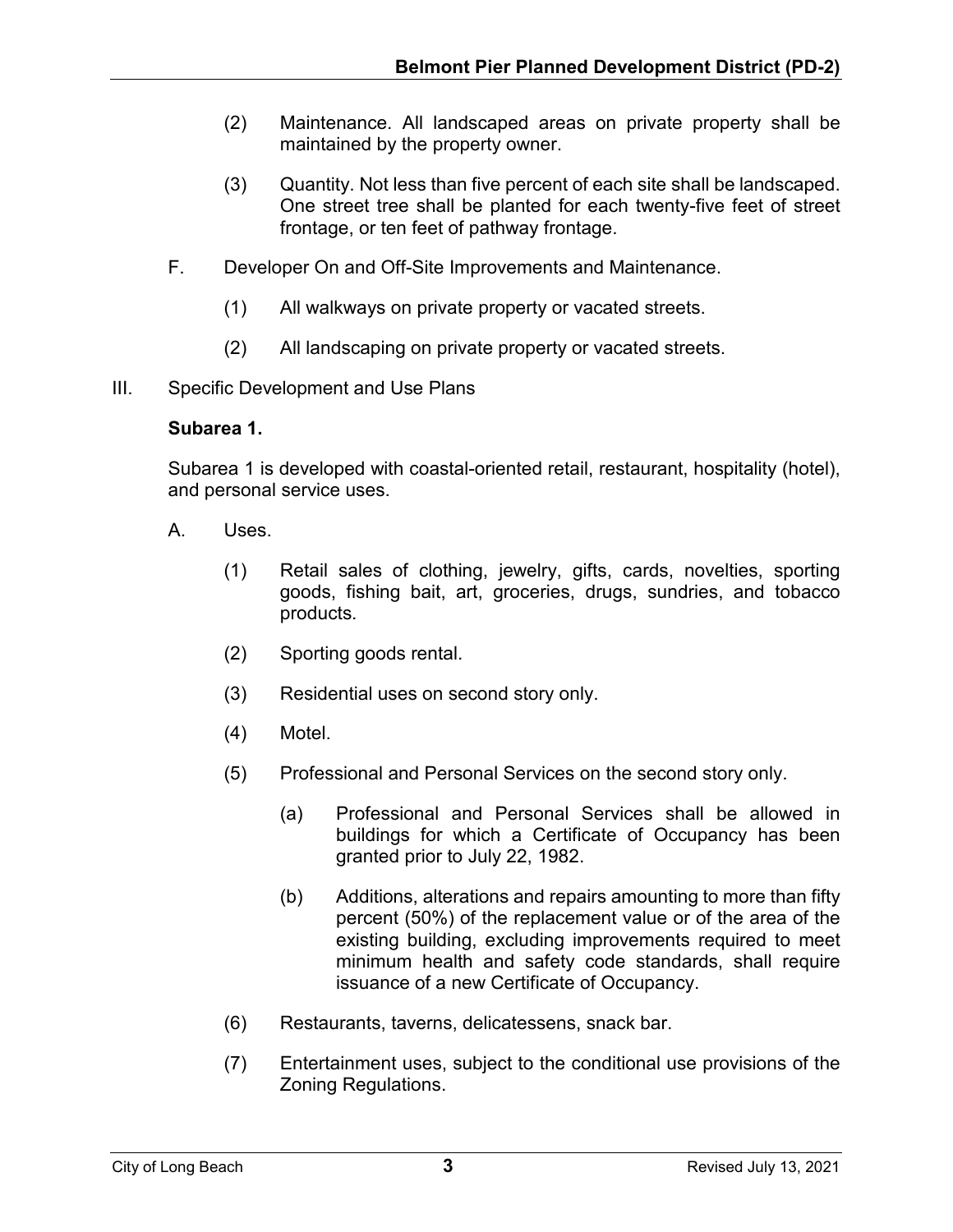- B. Access.
	- (1) Vehicular. Ocean Boulevard, Livingston Drive, and Termino Avenue.
	- (2) Vehicular access to be abandoned, and streets to be vacated, as feasible with new development.
		- (a) Ocean Boulevard south of Livingston Drive from  $39<sup>th</sup>$  Place to Termino Avenue.
		- $(b)$  39<sup>th</sup> Place.
		- (c) Olympic Plaza.
		- (d) Termino Avenue from Ocean Boulevard to Olympic.
		- (e) Plaza may be narrowed to the satisfaction of the City Engineer.
	- (3) Pedestrian.
		- (a) Along Ocean Boulevard, south curb.
		- (b) Along Livingston Drive, south curb.
		- $(c)$  39<sup>th</sup> Place.
		- (d) Along Termino Avenue east and west curbs.
		- (e) Mid-block between Termino Avenue and 43rd Place.
- C. Building Design.
	- (1) Style. The buildings should be as open, airy and colorful as possible within a coastal oriented style. Balconies, decks and terraces are encouraged.
	- (2) Site Locations.
		- (a) As Ocean Boulevard is vacated, this area may be used as landscaped parking area to serve adjacent developments. Parking lot landscaping for any new parking spaces shall be provided at one fifteen gallon tree for each two parking spaces. The landscaping may be placed in or along the existing lot.
		- (b) As the block from Termino Avenue to  $43<sup>rd</sup>$  Place is redeveloped, that site may expand one lane into Termino.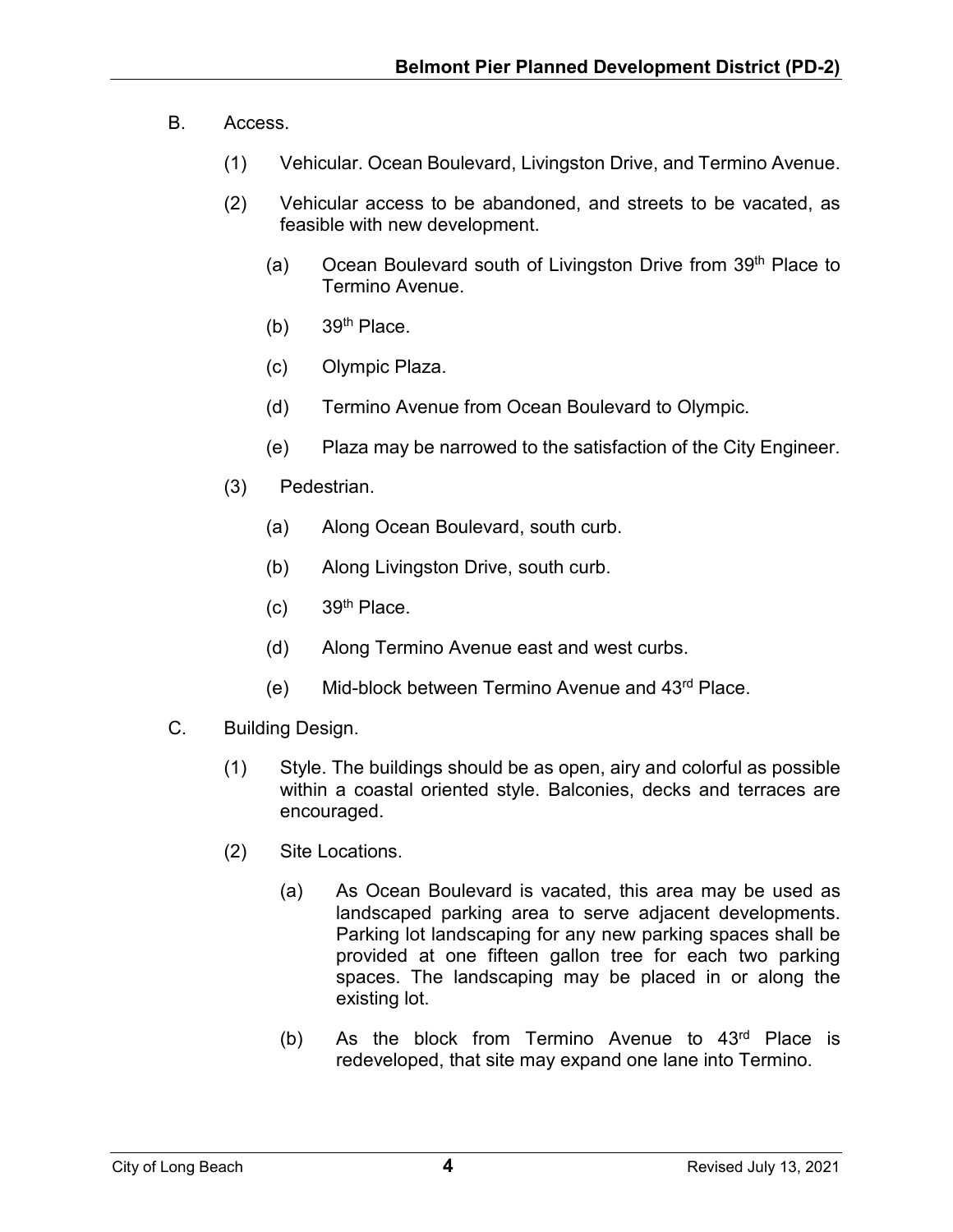- (c) Special Design Features. Portions of vacated Ocean Boulevard shall be utilized for landscape treatment to create an entrance an image for the area.
- (d) Parking.
	- 1) Commercial. Parking shall be provided at the rate of four spaces per one thousand square feet of floor area, for any addition of floor area beyond the existing floor area.
	- 2) Residential. Parking shall be provided at a rate of one space per zero-bedroom unit and two spaces per unit with one bedroom or more.
- (e) Landscaping. As noted above.
- (f) Off-site and Public Use Improvements by Developers. The pedestrian walkways as previously noted.

## **Subarea 2.**

This subarea is currently in high density residential use. It shall remain in such use unless redeveloped. If redeveloped by removing the existing buildings, the provisions of Subarea 1 for use and building design shall apply. Additionally, a midblock walkway shall be provided.

### **Subarea 3.**

This is the Belmont Pier and public trust tidelands area, except for the Belmont Beach and Aquatics Center complex (see Subarea 4).

- A. Uses.
	- (1) Fishing pier, parking plaza over portion of the parking area and accessory uses.
	- (2) Restaurants serving various types and prices of food and other commercial facilities in keeping with the coastal theme of the area.
- B. Access.
	- (1) Vehicular. From Termino Avenue and through existing parking lot.
	- (2) Bikeway. Along south beach edge of parking lot.
	- (3) Pedestrian:
		- (a) Along Allin Street;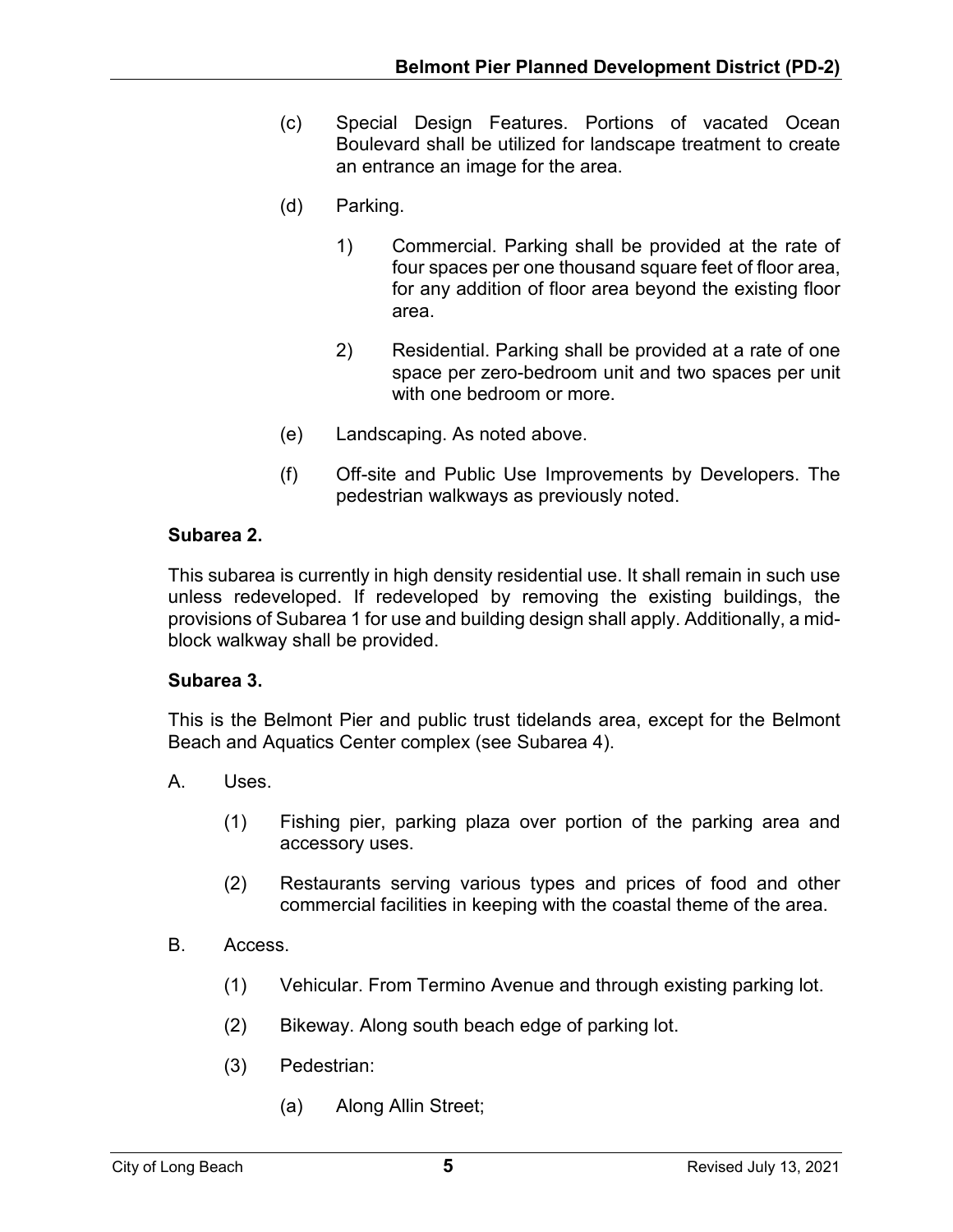- (b) Along Termino Avenue;
- (c) Along the south edge of parking lot;
- (d) On pier; and
- (e) Around the Plaza on the south and west perimeter of the Plaza and including a viewing platform at the foot of  $39<sup>th</sup>$  Place extending from the south end of the Plaza, a sufficient distance to provide panoramic views.
- C. Building Design.
	- (1) Site locations.
		- (a) Restaurants at southern ends of pier, mid-pier, and at northern end of the pier or on plaza.
		- (b) Restrooms at mid-pier should be moved to outside edge to provide clear view to the end of the pier.
	- (2) Style. The restaurant at the center of the south end of the Pier should be built above and below pier level, as feasible, according to the Belmont Pier Concept Plan to provide views underneath it.
	- (3) Special Design Features. The pier may be expanded to provide additional fishing platforms at various locations along the pier, but no major expansions of the pier shall be permitted.
	- (4) Open Space. All portions of the subarea shall be open except parts of the plaza, the plaza covering parts of the parking, and the restaurants and restrooms on the pier. An open public area shall be provided on the plaza at least as large as existing plaza.
- D. Parking.
	- (1) The existing parking lot shall remain.
	- (2) A new parking lot of up to two hundred vehicles may be provided in the future to enhance public access.
- E. Landscaping. One fifteen-gallon tree shall be provided in and surrounding the new parking lot for each five open parking spaces.
- F. Off-site and Public Use Improvements Developer Requirements. New parking lot with landscaping.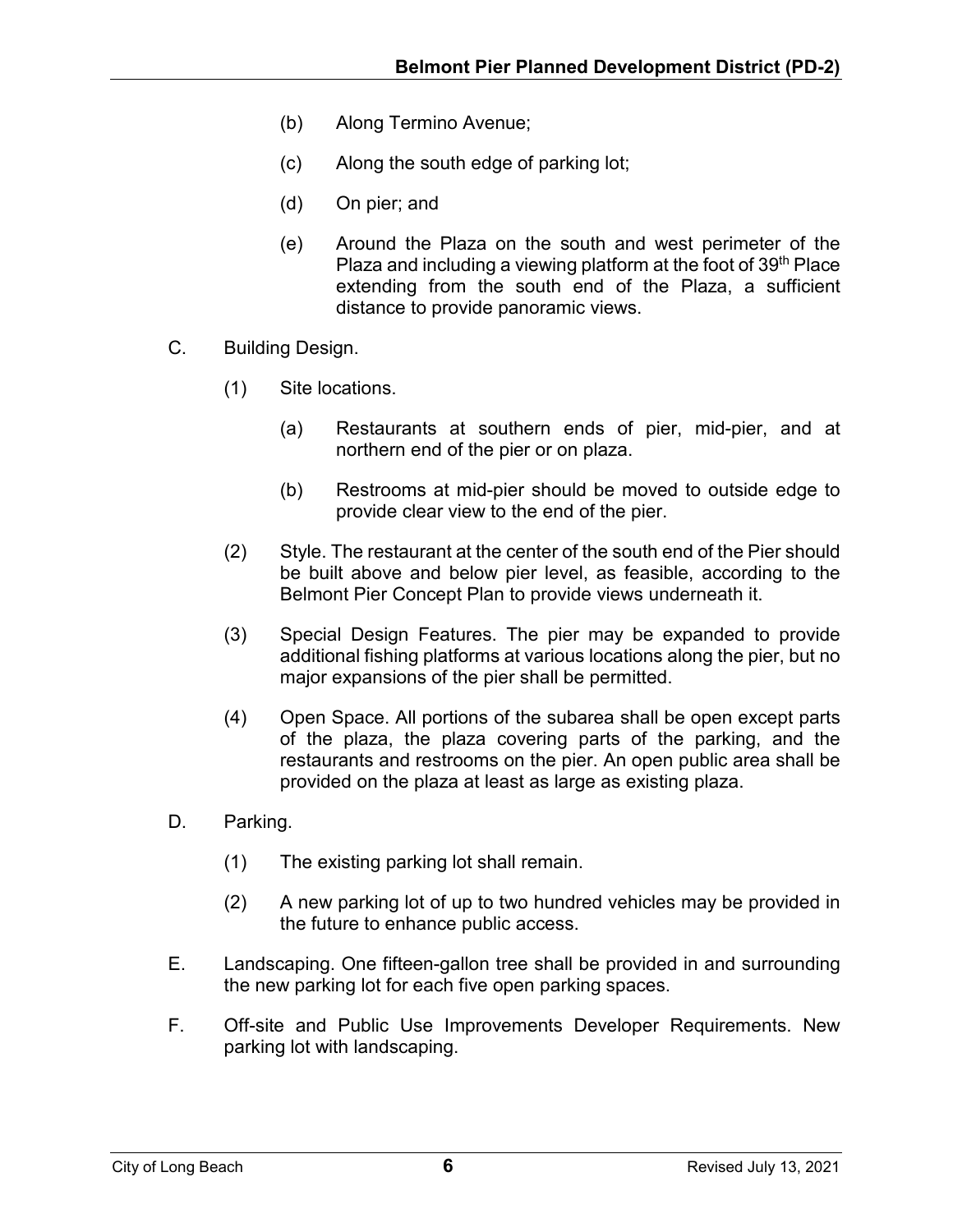## **Subarea 4.**

Subarea 4 contains the Belmont Beach and Aquatics Center complex on an expanded site that was the former location of the Belmont Plaza Olympic Pool.

- A. Uses.
	- (1) Public aquatics center complex, including but not limited to recreational and competitive swimming and diving, and similar aquatic uses, and related special events.
	- (2) Coastal-oriented support and accessory uses related to the public aquatics center complex (such as uses that support beach or aquatics center programming).
	- (3) Other public facilities accessory to the public aquatics center complex (such as storage or maintenance rooms).
	- (4) Uses as allowed in the P (Park) zoning district, per Division I of Chapter 21.35 of the Zoning Regulations.
- B. Access.
	- (1) Public Access to Subarea 4 and any public facilities therein shall be maximized for all people. All recreational opportunities provided within this subarea shall be lower cost and visitor-serving.
	- (2) Vehicular. Vehicular access shall be provided from Ocean Blvd. via a southerly prolongation of Bennett Ave. Access to the site by public transportation shall be increased and encouraged.
	- (3) Pedestrian.
		- (a) Along a walkway not less than twenty feet (20') in width, in the former Olympic Plaza right-of-way between Termino Ave. and Bennett Ave., with unobstructed views of the Belmont Beach and Aquatics Center.
		- (b) Ocean Blvd., south curb west of Bennett Ave.
		- (c) Along beach frontage. A lateral path from east to west on the seaward side of the Belmont Beach and Aquatics Center with unobstructed views of the beach and ocean shall be provided and maintained onsite in perpetuity.
	- (4) Beach. Public access to the sandy beach and ocean shall be provided through the maintenance of not less than one hundred fifty feet (150') of beach width seaward of the line of development or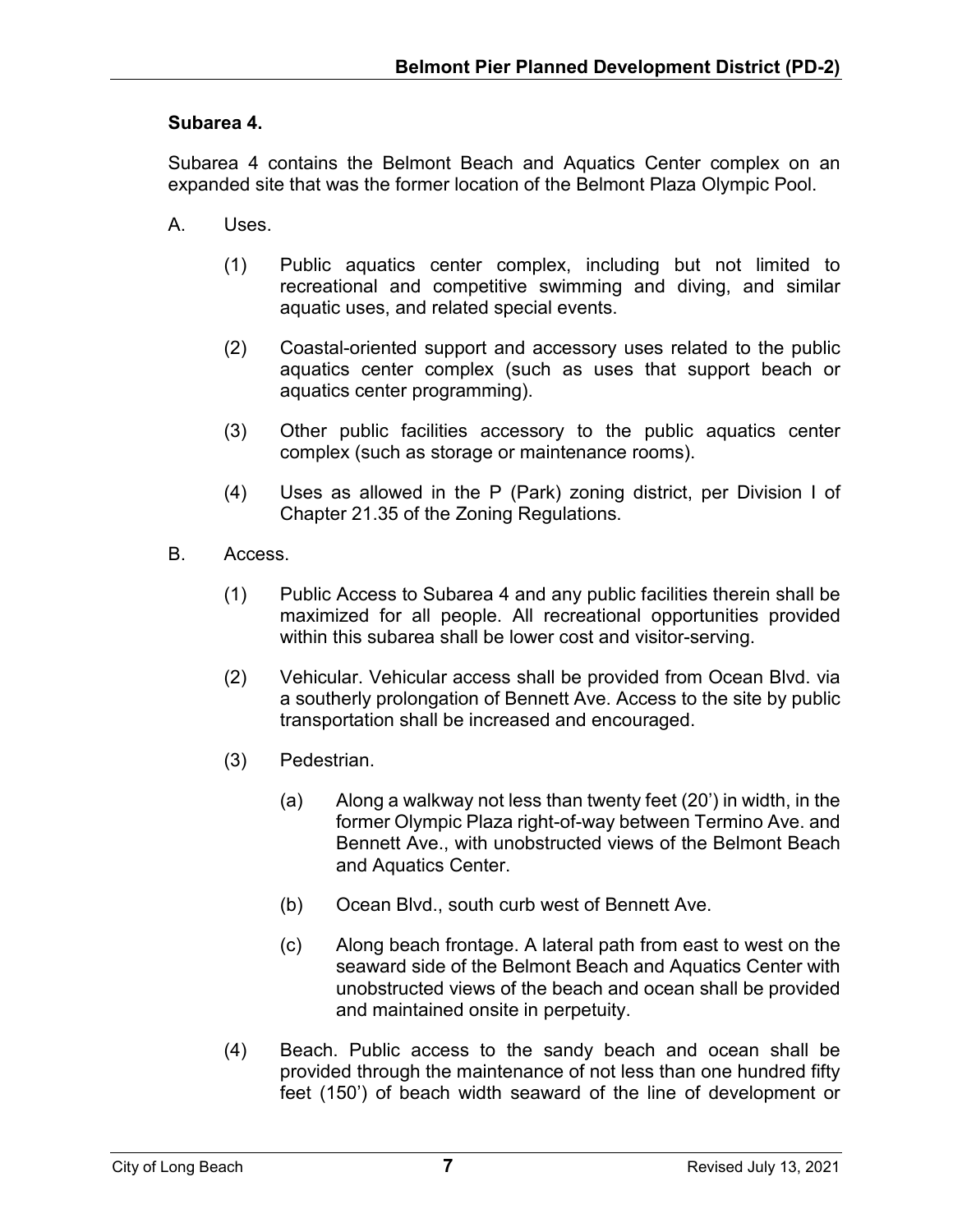through the implementation of a Coastal Commission-approved alternative sea level rise adaptation plan that conforms with the Chapter 3 policies of the Coastal Act.

- C. Building Design.
	- (1) Style. Building design shall implement the policies of the Local Coastal Program.
	- (2) Height. Buildings are allowed up to a height of 30 feet and visually permeable or minimally obtrusive accessory structures (including but not limited to the aquatics complex shade awnings or structures, architectural features, and diving towers) are allowed up to a height of 60 feet. Height in Subarea 4 shall be measured from the project grade datum established for the Belmont Beach and Aquatics Center project, which is approximately +10'-0" NGVD29.
	- (3) Setbacks. Because the public aquatics complex in Subarea 4 is a unique public facility with unique building requirements, appropriate setbacks shall be determined by the Site Plan Review Committee. The SPR Committee may choose to require no setback in one or several areas or frontages, provided that the goals and intent of this ordinance are met.
- D. Parking. As provided in Section II, Subsection (D)(1), General Use and Development Standards – Parking – Public.
- E. Landscaping. Landscaping shall be provided as specified in Section II, Subsection (E).